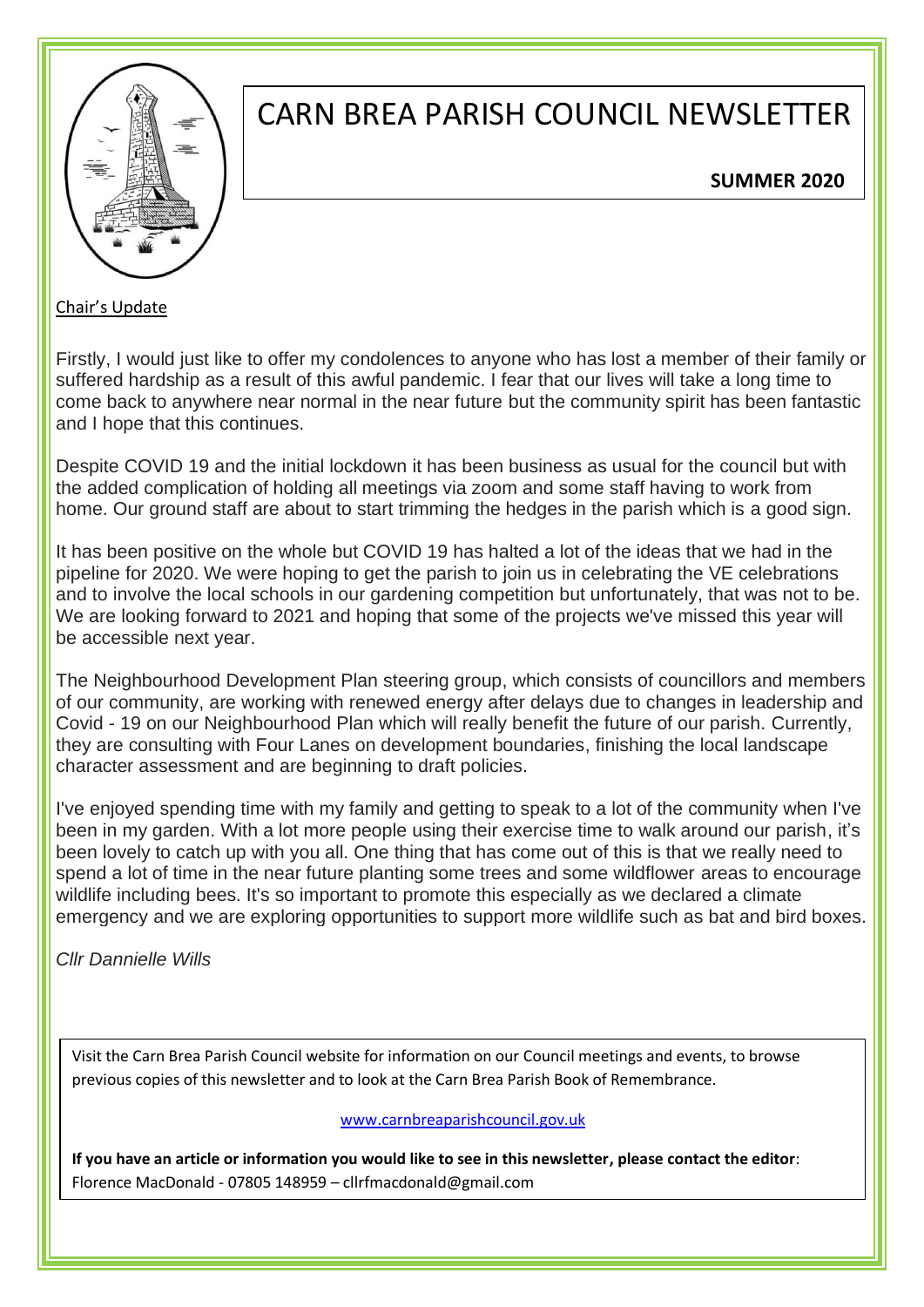#### Amenities and Projects – *Cllr MacDonald*

We continue to maintain the land which we are responsible for, which includes Moorfield open space and Wheal Fortune Park. As ever, if you see anything which concerns you, please do contact the Parish to let us know.

Recently, councillors had an evening stroll around Wheal Fortune park to consider improvements and develop a long term plan for the park. This is being worked on at the moment and we are always interested in your ideas about how the space could be improved and better used. The higher level of fencing that was overgrown with ivy by the railway track has been removed to make it safe and we are looking into the possibility of bird boxes on the exposed posts and ways in which we can highlight and share the history of the space with users.

We have also been considering ways in which we can celebrate the community of Pool and it's history. Ideas include developing Christmas lights – as there are already many residents putting on a great show! – a notice board and floor plaques which would mark out significant places for people walking through.



*Cllr MacDonald, Cllr Moyle and Cllr Carlise on their walk around Pool*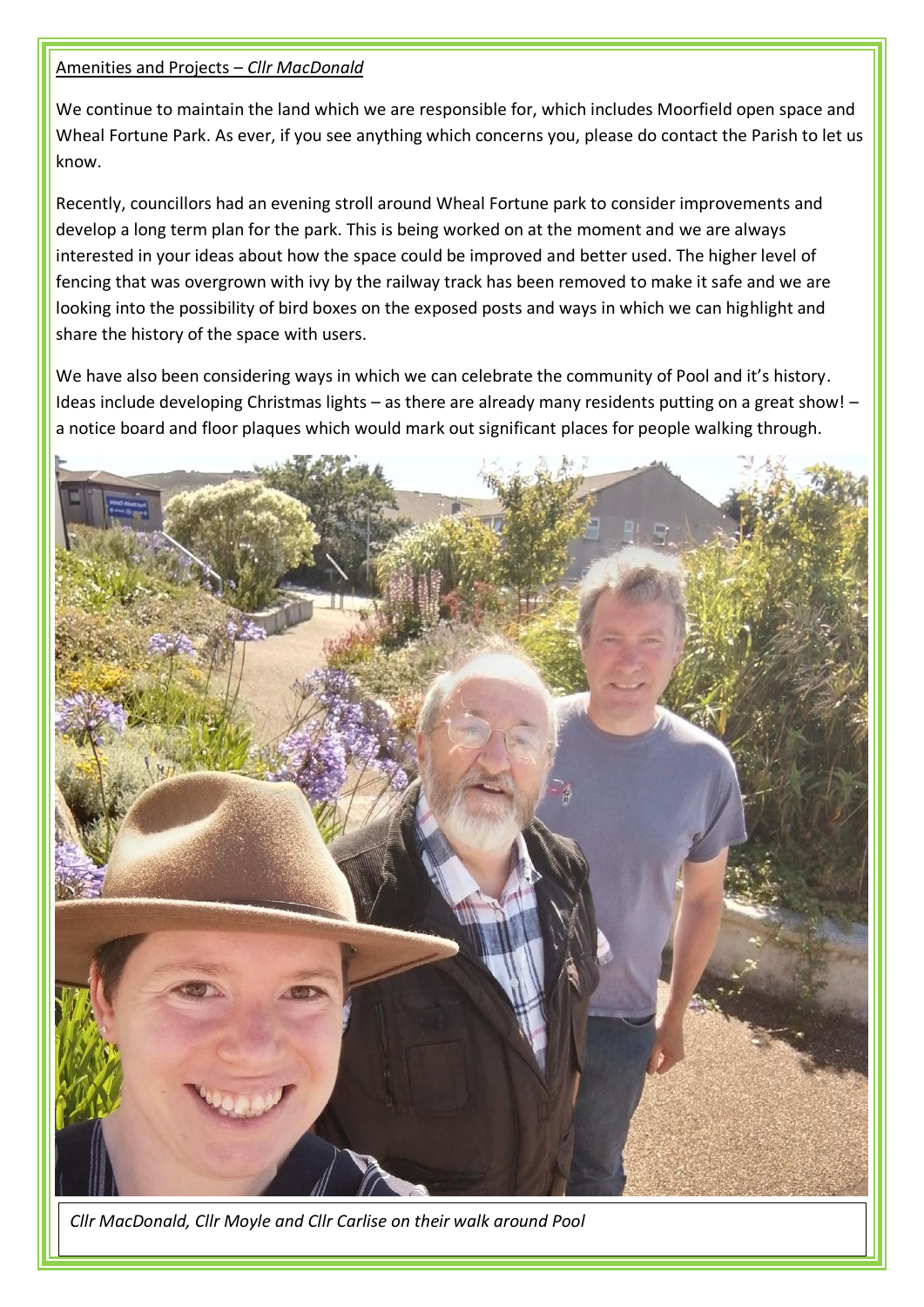### **Dust off those trainers … Runway Runaround is back for 2020**

Last year over 600 people took part in Cornwall Air Ambulance's Runway Runaround. Those that did will surely remember the 5am start on a rainy Sunday morning in November and that incredible moment of crossing the finish line.

Due to the impact of Covid-19 on events, Cornwall Air Ambulance has decided to run the event virtually this year.

They are asking supporters to run, walk or cycle either 5k or 10k in a location of their choosing, on the weekend of 26<sup>th</sup> and 27<sup>th</sup> September. It costs £10 to sign up and all participants will receive a medal.

More information can be found on [www.cornwallairambulancetrust.org,](http://www.cornwallairambulancetrust.org/) or you can contact Steph on [steph@cornwallairambulancetrust.org](mailto:steph@cornwallairambulancetrust.org) or 01637 889926.



# **Celebrating Volunteers!**

Whilst Covid-19 has provided us with many and varying challenges, there have been some positive outcomes: reduced traffic and air pollution, more time outdoors and in the local community, better links between neighbours and pulling together.

Volunteer Cornwall have done a fantastic job at linking up those who need support with those who are able to get out and about during the period of shielding and are continuing to support members of the community now, continually adapting what is on offer. If you need support, or are able to offer support, please contact them on 01872 265305



*We also want to celebrate our Chair – Cllr Wills's – achievement in making over 10,000! Wow!*